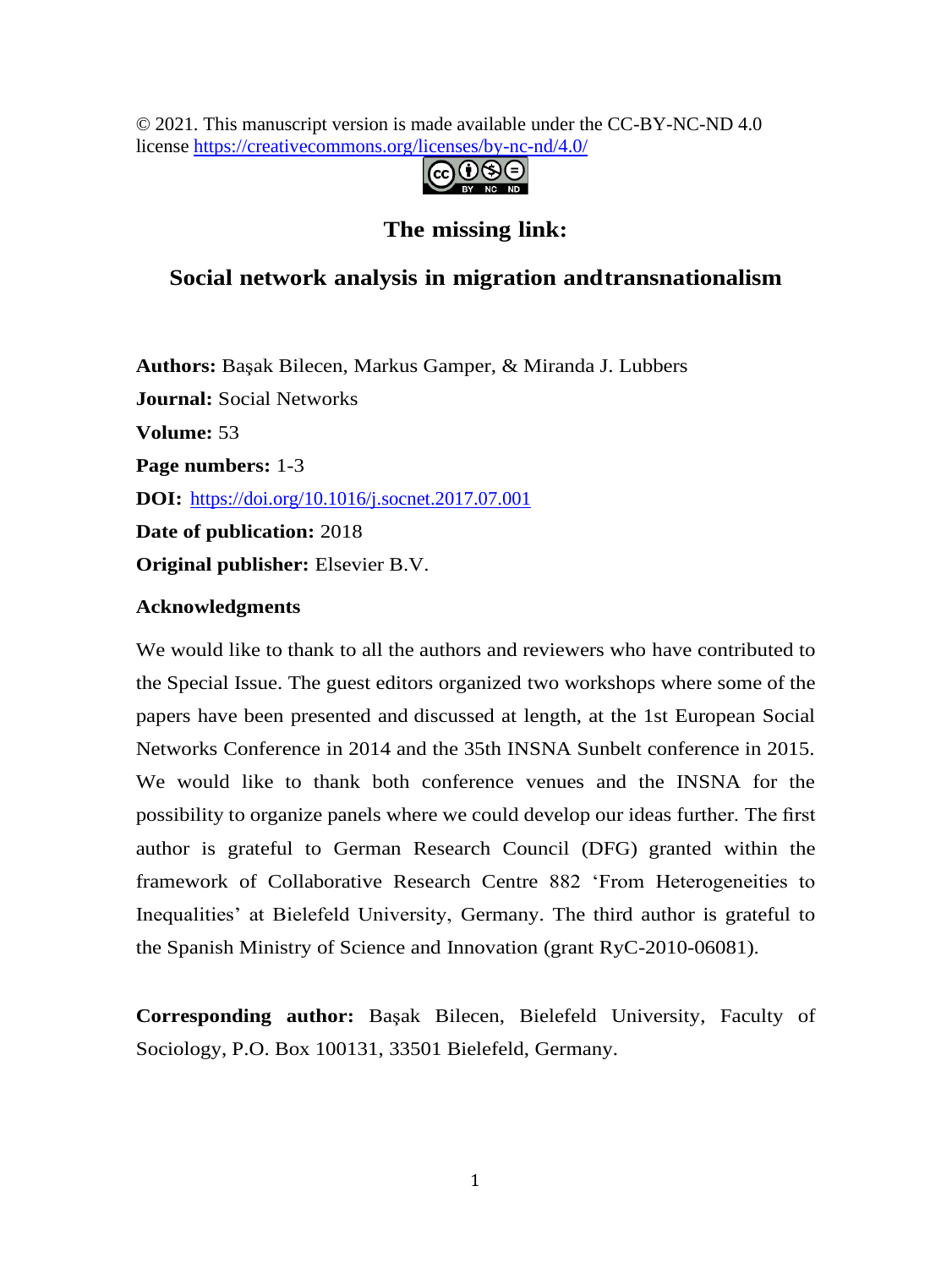#### **Abstract**

The focus on social networks in migration studies marked a significant departure of understanding. Social networks are not only a mechanism through which the migration process is patterned, but they also have broader implications for migrants and non-migrants alike. Despite the fact that the network character of migration processes has long been recognized in migration studies, for a long time, Social Network Analysis has not been applied. Taking this scholarly omission as a starting point, we seek in this special issue to discuss recent research into social networks and migration that use SNA approaches.

*Keywords: Social network analysis, migration, transnationalism, personal networks*

#### **Introduction**

International migration is a pressing concern in today's world. For 2015, the UNHCR reported that forced displacement due to conflict and persecution reached unprecedented levels, with an estimated number of 65.3 million displaced individuals [\(UNHCR,](#page-0-0) [2016\). T](#page-0-0)he hazardous itineraries of South-North migration, among others through the Arizona desert or crossing the Mediterranean Sea, and the often harsh conditions of refugee camps are experienced directly by millions of people, while for others they are frequent items on the evening news. Apart from forced migration, processes of globalization have led to growing numbers of people living permanently or temporarily in other countries for economic, social and other reasons, especially in urban environments, resulting in complex and "superdiverse" metropolises [\(Vertovec, 2007\).](#page-7-0) Understanding the experiences, needs and resources of these large and heterogeneous populations is essential for the development of public policies. Furthermore, increased international migration and mobility also affect public opinion and social cohesion of destination countries. In a recent European survey [\(Eurobarameter](#page-6-0) [85,](#page-6-0) [2016\), r](#page-6-0)espondents ranked immigration higher than concerns like terrorism, the economic situation, unemployment, inflation, cli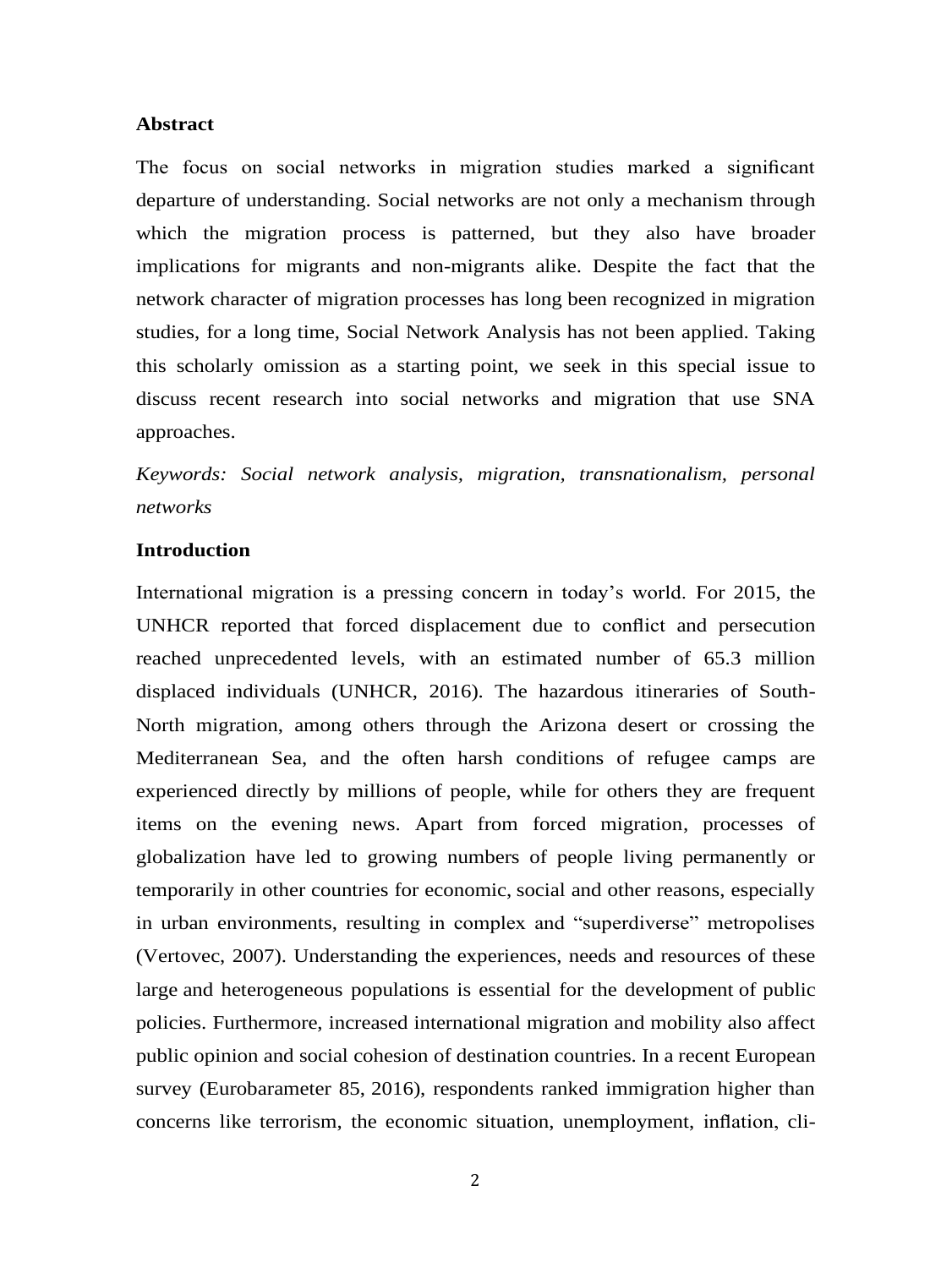mate change, taxation or pensions. The saliency of immigration is reflected in the agenda of current and recent political campaigns in Western countries in general such as in national election campaigns.

Migration researchers have long recognized that migratory processes do not occur in a vacuum; rather, they are embedded in social networks (e.g., [Faist,](#page-6-1)  [2000; Gold, 2001; Massey et al., 1993;](#page-6-1) [Waldinger,](#page-6-1) [2004\),](#page-6-1) and both migration and networks are embedded within wider international and national legislative, economic, political and social frameworks that structure the actions of individuals and the meanings they attach to them (e.g., [Bilecen, 2014;](#page-7-1) [Meyer](#page-7-1) [et](#page-7-1)  [al.,](#page-7-1) [1997;](#page-7-1) [Pachucki](#page-7-1) [and](#page-7-1) [Breiger,](#page-7-1) [2010\).](#page-7-1) Social networks are thought to play a role in initiating spatial mobility and in the choice of destinations for many migrants (e.g., [Boyd, 1989; Castles](#page-7-2) [and](#page-7-2) [Miller,](#page-7-2) [2003;](#page-7-2) [Fawcett,](#page-7-2) [1989;](#page-7-2) [Jedlicka,](#page-7-2) [1978;](#page-7-2) [Massey](#page-7-2) et [al.,](#page-7-2) [1987,](#page-7-2) [1993\)](#page-7-2) as well as in processes of integration/ assimilation in the new society of residence (e.g., [Chelpi-den Hamer and](#page-7-3)  [Mazzucato, 2010;](#page-7-3) [Lubbers](#page-7-3) et [al.,](#page-7-3) [2010;](#page-7-3) [Portes](#page-0-1) [and](#page-0-1) [Rumbaut,](#page-0-1) [1996,](#page-0-1) [2001;](#page-0-1) [Van](#page-7-4) [Tubergen](#page-7-4) [et al.,](#page-7-4) [2004\).](#page-7-4) By now it is also widely argued that international migration does not only alter the spatial, social, cultural, political, economic, emotional, and practical aspects of movers' lives, but also, through social networks, of the lives of stayers. In this latter respect, scholars have introduced the term "transnationalism" (e.g., [Faist, 2000; Glick Schiller et al.,](#page-6-1)  [1992; Levitt, 2001; Vertovec,](#page-6-1) [2009\), d](#page-6-1)efined as 'the process by which immigrants forge and sustain multistranded social relations that link together their societies of origin and settlement. We call these processes transnationalism to emphasize that many immigrants today build social fields that cross geographic, cultural, and political borders' [\(Basch](#page-7-5) et [al.,](#page-7-5) [1994:](#page-7-5) [7\).](#page-7-5) Those crossborder structures are defined in relational terms and logic, although the main focus was not exclusively on networks, but also on other social forms including groups and organizations.

However, and despite the acknowledgement of the network character of migration and mobility processes, social network methodology has rarely been at the forefront of such studies until relatively recently. Instead, social networks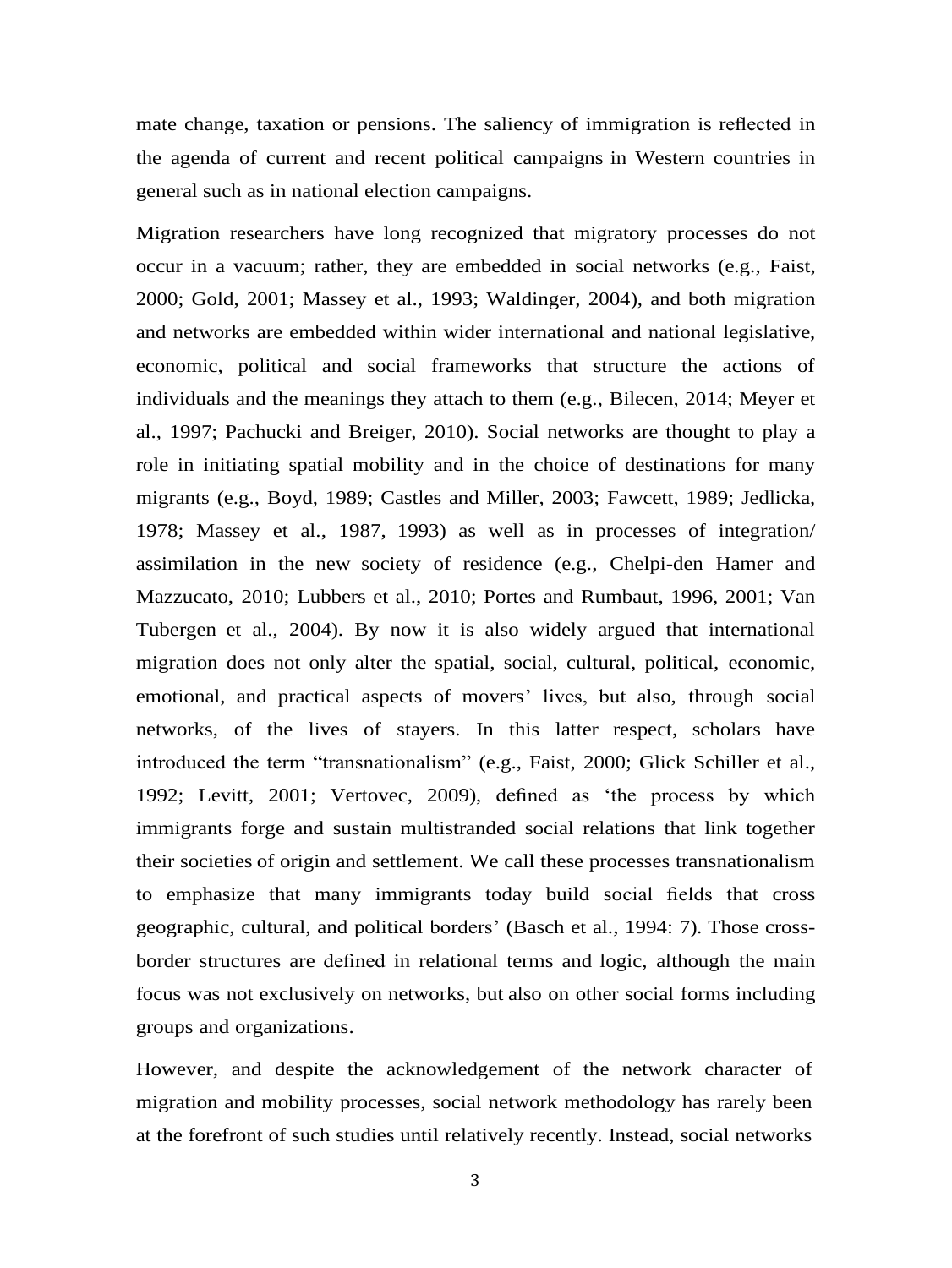were often used either metaphorically or only describing dyadic relations (cf. [Mitchell,](#page-6-2) [1969; Nelson, 2015; Krismann, 2005\). F](#page-6-2)or a long time, the absence of SNA in migration studies left relatively unexplored how these networks are composed and structured, how they evolve over time, which resources are exchanged through such networks, and how they are embedded in larger structures, so that links with migration processes and outcomes were often assumed rather than empirically investigated.

Taking this scholarly omission as a starting point, we seek in this special issue to discuss recent research into social networks and migration that use social network analytic approaches. In particular, all the contributions of this special issue explicitly map social networks and illustrate the role of networks in migration processes and outcomes. In so doing, the main goal of this special issue is to achieve a better understanding of migratory trajectories and outcomes by embedding them in relational structures. Social network analysis gives us the tools and vocabulary to exactly do this.

#### **The current special issue**

The present collection of articles is set to inspire further research on migration and networks. The main premise of the articles in this special issue is that migrants are embedded in a variety of inter-personal relationships and subject to the rules and regulations of at least two different nation-states, therefore, their lives span across borders. The issue of the role of networks in migration processes is explored here both at the macro level, based on aggregate data of countries [\(Danchev and Porter, 2018;](#page-7-6) [Windzio, 2018\), a](#page-7-7)nd at the micro-level, based on individual accounts (all other articles). This special issue particularly offers the following contributions:

# *Macro-level networks of regional and international variations of migration streams*

The articles by [Danchev and Porter \(2018\), a](#page-7-6)nd [Windzio \(2018\)](#page-7-7) use the datasets of the Global Bilateral Migration Database and the UN Migration Wallpaper, respectively, to investigate the mechanisms that trigger macro-level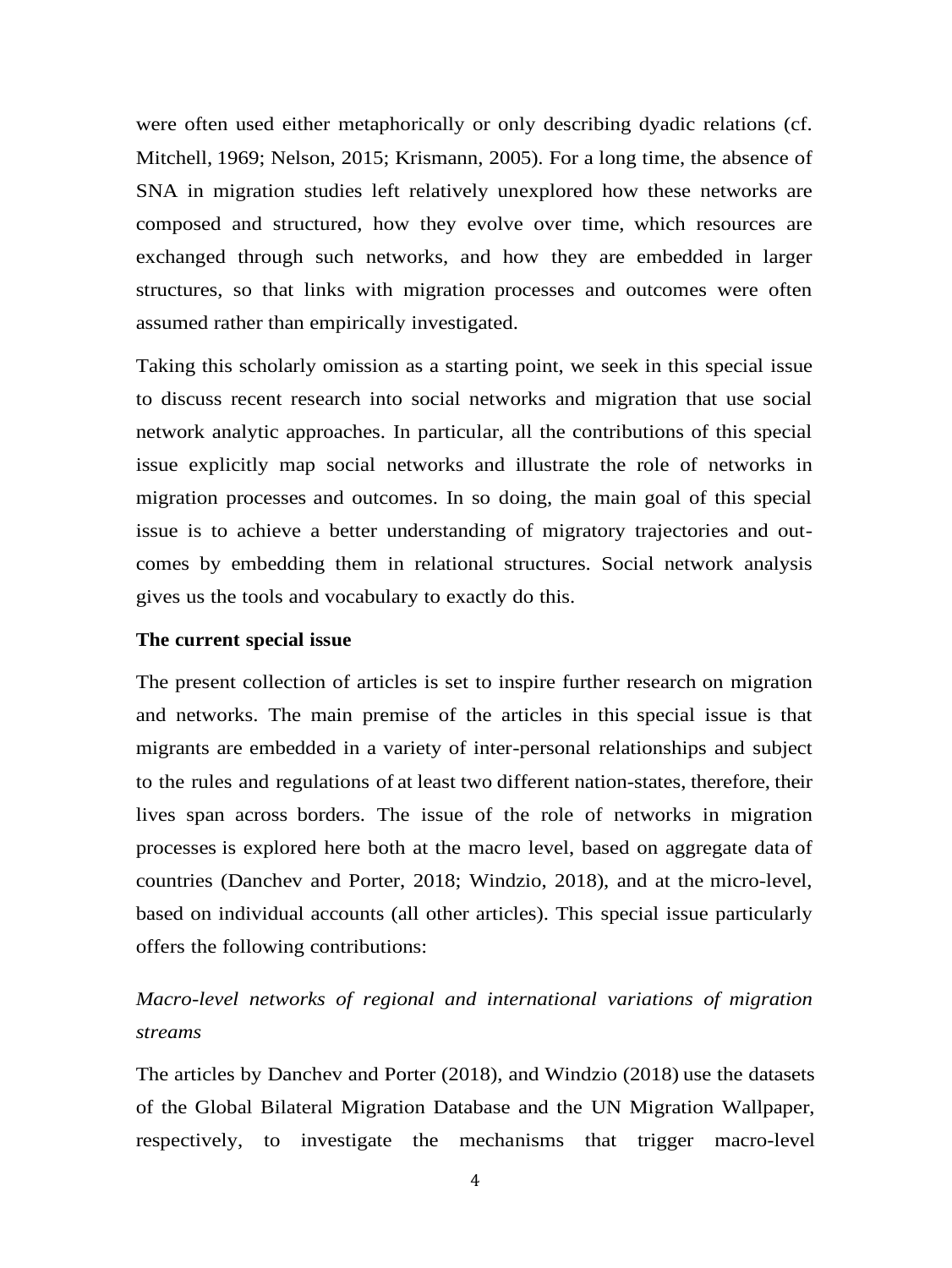international migration patterns. Danchev and Porter found that migration flows depend on a heterogeneous interplay of local and global tendencies. Windzio used temporal ERGMs to predict changes in migration flows over the last decades based on geographic, demographic, economic, cultural and historical characteristics of countries.

#### *The detailed account of the working of networks for migrants intransit*

The contribution of [Wissink and Mazzucato \(2018\) d](#page-7-3)raws upon a 17 monthlong multi-sited ethnography and network methodology to illustrate the role of social networks for migrants in transit, a particularly understudied area. Through in-depth accounts, the authors argue that critical events such as death in the family or the increase in smugglers' fees during their journeys influence the formation and dissolution of personal ties.

# *The composition and structure of migrants' personal networks after migration as indicators of assimilation and transnationalism*

[Popielarz](#page-0-2) [and](#page-0-2) [Cserpes](#page-0-2) [\(2018\)](#page-0-2) analyze migrants' and natives' core discussion networks and memberships in voluntary associations in the greater Chicago area. Rather than homogenizing immigrants as is often done, they recognize that the immigrant experience can be different as a function of citizenship, legal status, ethnicity/race, and their length of stay in the US. The authors show among others that migrants and non-migrants have quite similar discussion networks and memberships on various dimensions, but they differ in the ethnic composition of their networks.

Using a binational link-tracing design, [Verdery](#page-7-1) et [al.](#page-7-1) [\(2018\)](#page-7-1) interconnect a large sample of ego-networks in two migration corridors to create a sociocentric transnational network. Using this innovative approach, they analyze communication flows between migrants and non-migrants located in Mexico and the US. Taking into account the time of residence of migrants, the authors find both tendencies of assimilation and transnationalism.

[Vacca](#page-7-5) et [al.](#page-7-5) [\(2018\)](#page-7-5) propose network measures of structural assimilation and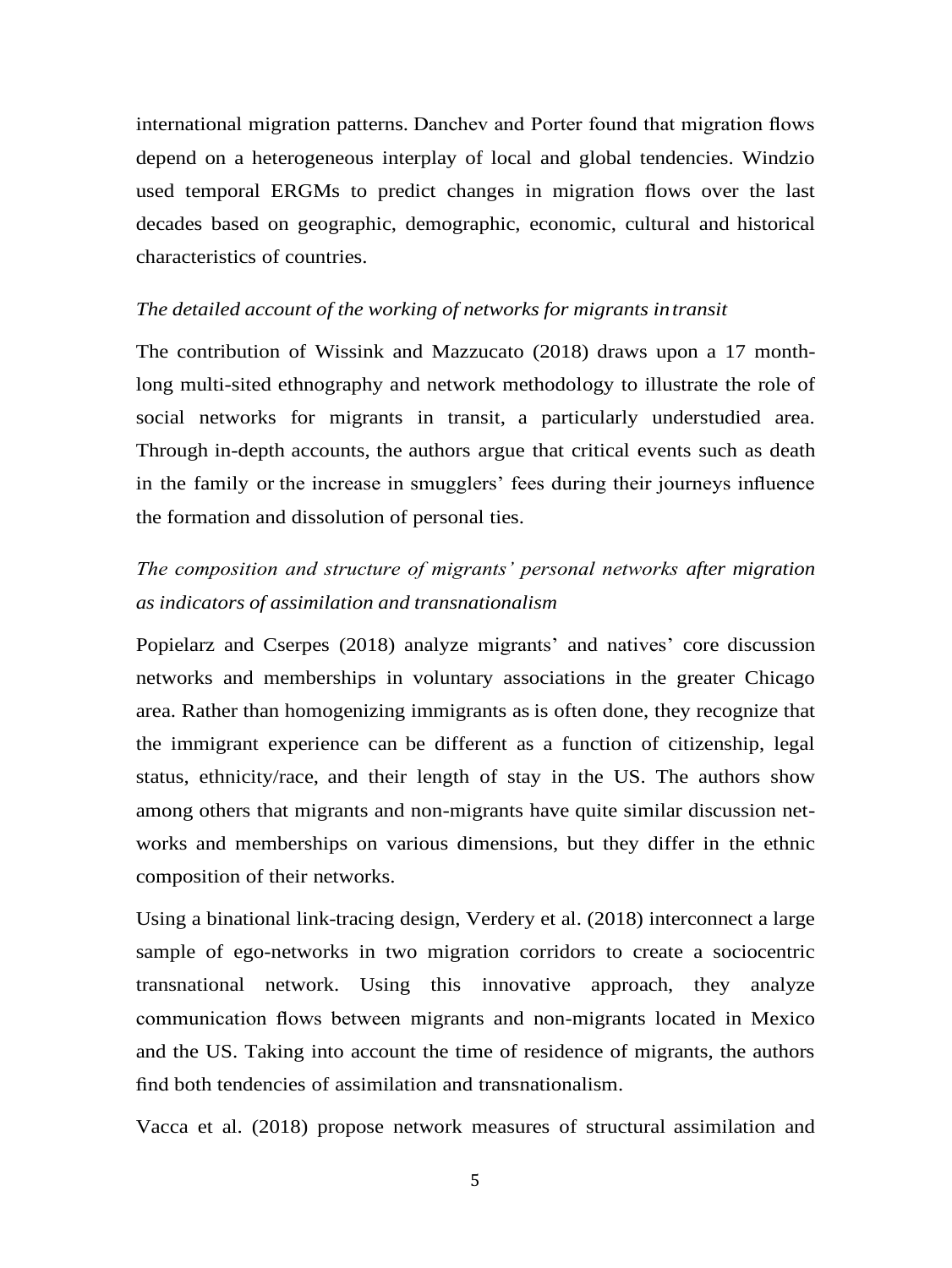structural transnationalism, namely the size of and cohesion within and among different alter classes in personal networks (based on alters' country of origin and residence). They use these measures to investigate relations between structural assimilation and transnationalism on the one hand and cultural and economic integration, on the other, for Moroccan and Senegambian immigrants in Spain, and Sri Lankan immigrants in Italy. Similar to the results of [Verdery et](#page-7-1)  [al. \(2018\), t](#page-7-1)he findings provide evidence for tendencies of assimilation, but they also show that sustained transnational ties are not harmful for integration.

#### *The reception of social support for migrants from their personal communities*

[Bilecen](#page-7-8) [and](#page-7-8) [Cardona](#page-7-8) [\(2018\)](#page-7-8) investigate the supportive relations of Turkish migrants living in Germany using a multilevel analysis design. They conceptualize transnationality as a personal characteristic of migrants, which together with mechanisms of brokerage and cohesion has an effect on the flows of different supportive resources. For instance, the authors show that while brokerage is important in information flows, high cohesion yields more advantages for migrants in the realm of care relations and in terms of financial returns.

[Bojarczuk and Mühlau \(2018\) i](#page-7-0)nvestigate personal support networks of migrant mothers from Poland living in Dublin. Drawing on a mixed-method approach, the authors argue that transnational ties are crucial for childcare, but when it comes to daily needs of childcare, weak local ties play an important complementary role.

[Cachia](#page-7-9) [and](#page-7-9) [Maya-Jariego](#page-7-9) [\(2018\)](#page-7-9) argue that specific mobility patterns influence the way migrants reconfigure their support networks. In a study of four communities of highly skilled migrants in Seville, Spain, the authors show that migrants who spent more time in the country of destination and who expect permanent residency, tend to receive social support primarily from natives and other local ties, persons who expect to return in a short term tend to turn to their transnational ties in their countries of origin, and recurrently mobile individuals have transnational networks with a larger geographical dispersion.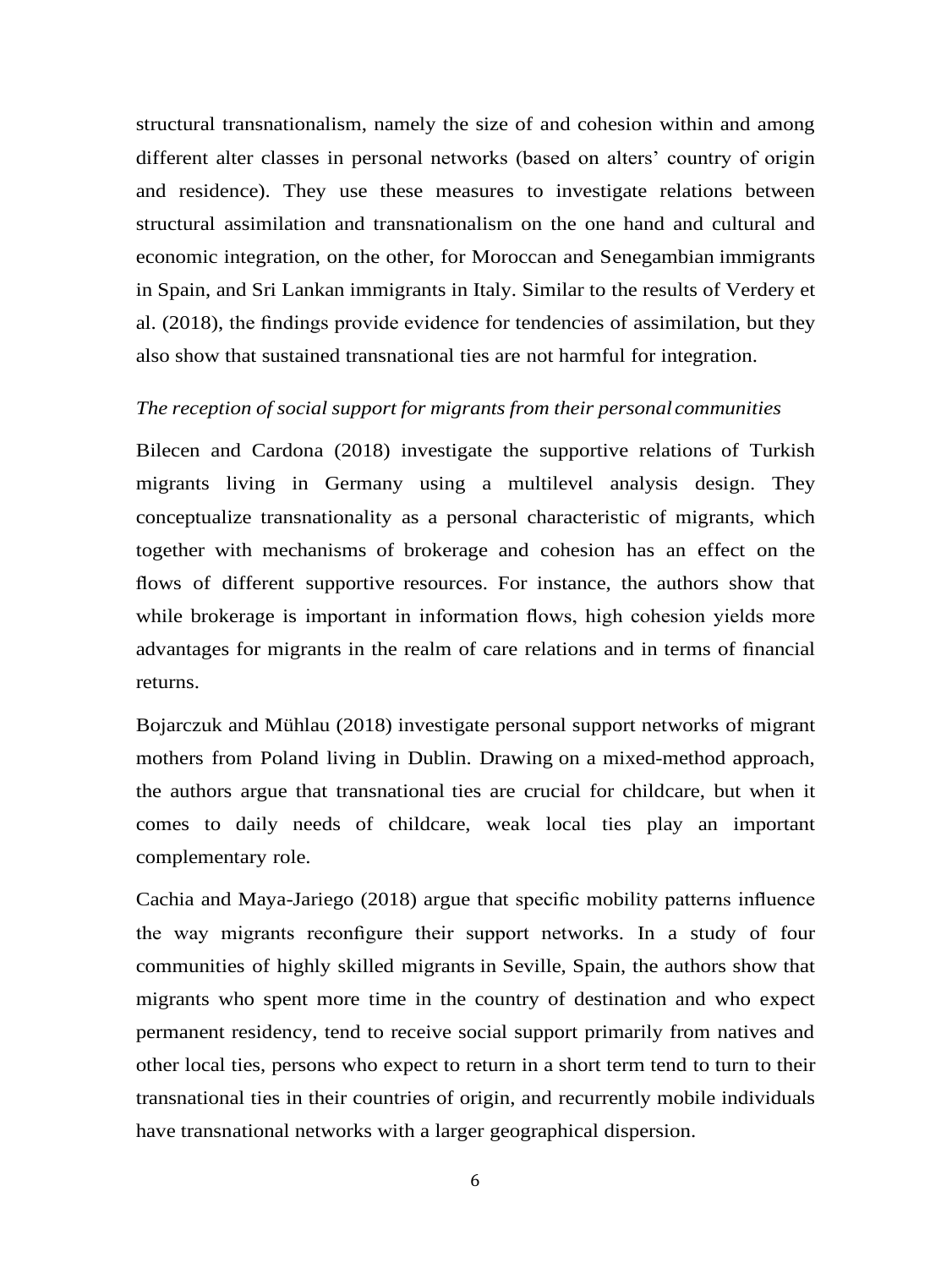[Kornienko et al. \(2018\) f](#page-6-3)ocused on the reciprocity of social support for immigrant women, arguing that resource scarcity, which is often experienced by migrants, may disrupt normatively expected reciprocal support. The study is also innovative as it focuses on migrant women in the Russian Federation. Although this country is second in the world in terms of the size of the migrant population, to our knowledge research has not investigated the role of social networks for immigrants in this country so far.

#### <span id="page-6-1"></span><span id="page-6-0"></span>*The use of social capital for migrant entrepreneurs*

[Sommer](#page-0-3) [and](#page-0-3) [Gamper](#page-0-3) [\(2018\)](#page-0-3) investigated transnational entrepreneurial activities of self-employed migrants from the former Soviet Union living in Germany. The authors illustrate the diversity of entrepreneurial activities and how social networks sustain them. Their article does not only break with the binary view on activities of migrants in their countries of emigration and immigration, but it also illustrates the dynamic character of economic and social capital.

#### <span id="page-6-3"></span>*The temporality in migrants' networks*

<span id="page-6-2"></span>In the last article of this special issue, [Ryan](#page-0-4) [and](#page-0-4) [D'Angelo](#page-0-4) [\(2018\)](#page-0-4) use the concept of timescapes to address the role of time in the ego-centric and sociocentric networks of different migrant groups, also taking into account the wider macro-structures such as historical events and state policies.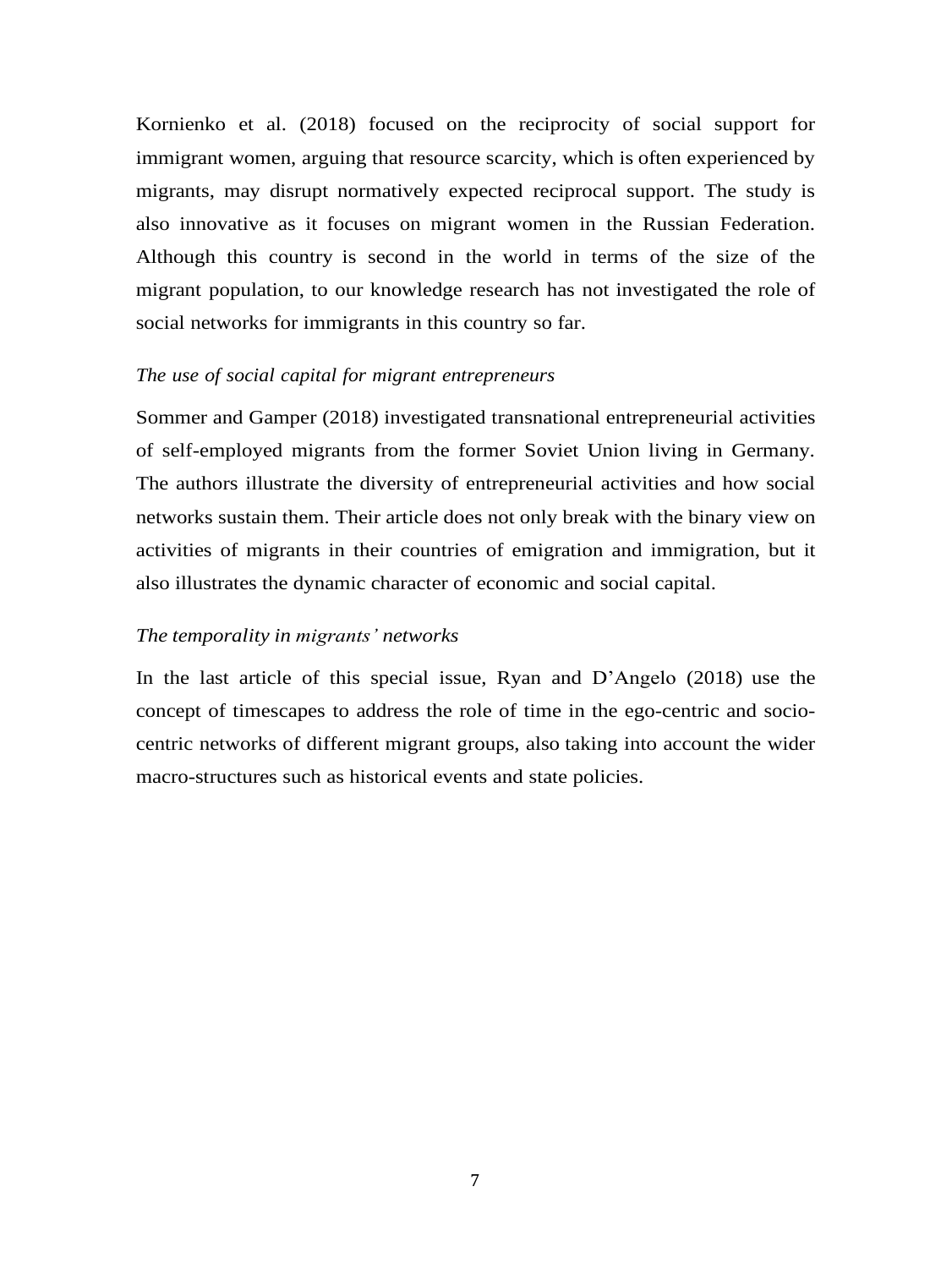#### <span id="page-7-5"></span>**References**

<span id="page-7-8"></span><span id="page-7-4"></span>Basch, L. G., Glick Schiller, N., & Szanton Blanc, C., 1994. *Nations Unbound: Transnational Projects, Postcolonial Predicaments, and Deterritorialized Nation-States*. Gordon and Breach Science, Basel.

<span id="page-7-1"></span><span id="page-7-0"></span>Bilecen, B., & Cardona, A., 2018. Do transnational brokers always win? A multilevel analysis of social support. *Social Networks, 53*, 90–100.

Bilecen, B., 2014. *International Student Mobility and Transnational Friendships.* Palgrave Macmillan, Basingstoke.

<span id="page-7-2"></span>Bojarczuk, S., & Mühlau, P., 2018. Mobilising social network support for childcare: the case of polish migrant mothers in Dublin. *Social Networks, 53*, 101–110.

<span id="page-7-9"></span>Boyd, M., 1989. Family and personal networks in international migration: recent developments and new agendas. *International Migration Review, 23(3),* 638–670.

<span id="page-7-7"></span>Cachia, R., & Maya-Jariego, I., 2018. Mobility types, transnational ties and personal networks in four highly skilled immigrant communities in Seville (Spain). *Social Networks, 53*, 111–124.

<span id="page-7-3"></span>Castles, S., & Miller, M., 2003. *The Age of Migration: International Population Movements in the Modern World.* Palgrave Macmillan, Basingstoke.

<span id="page-7-6"></span>Chelpi-den Hamer, M., & Mazzucato, V., 2010. The role of support networks in the initial stages of integration: the case of West African newcomers in the Netherlands. *International Migration, 48(2),* 31–57.

Danchev, V., & Porter, M., 2018. Neither global nor local: heterogeneous connectivity in spatial network structures of world migration. *Social Networks, 53*, 4–19.

Eurobarameter, 2016. *Standard Eurobarometer 85 "European citizenship" Report.* European Commission, available at: [http://ec.europa.eu/COMMFrontOffice/PublicOpinion.](http://ec.europa.eu/COMMFrontOffice/PublicOpinion) 10.2775/720961.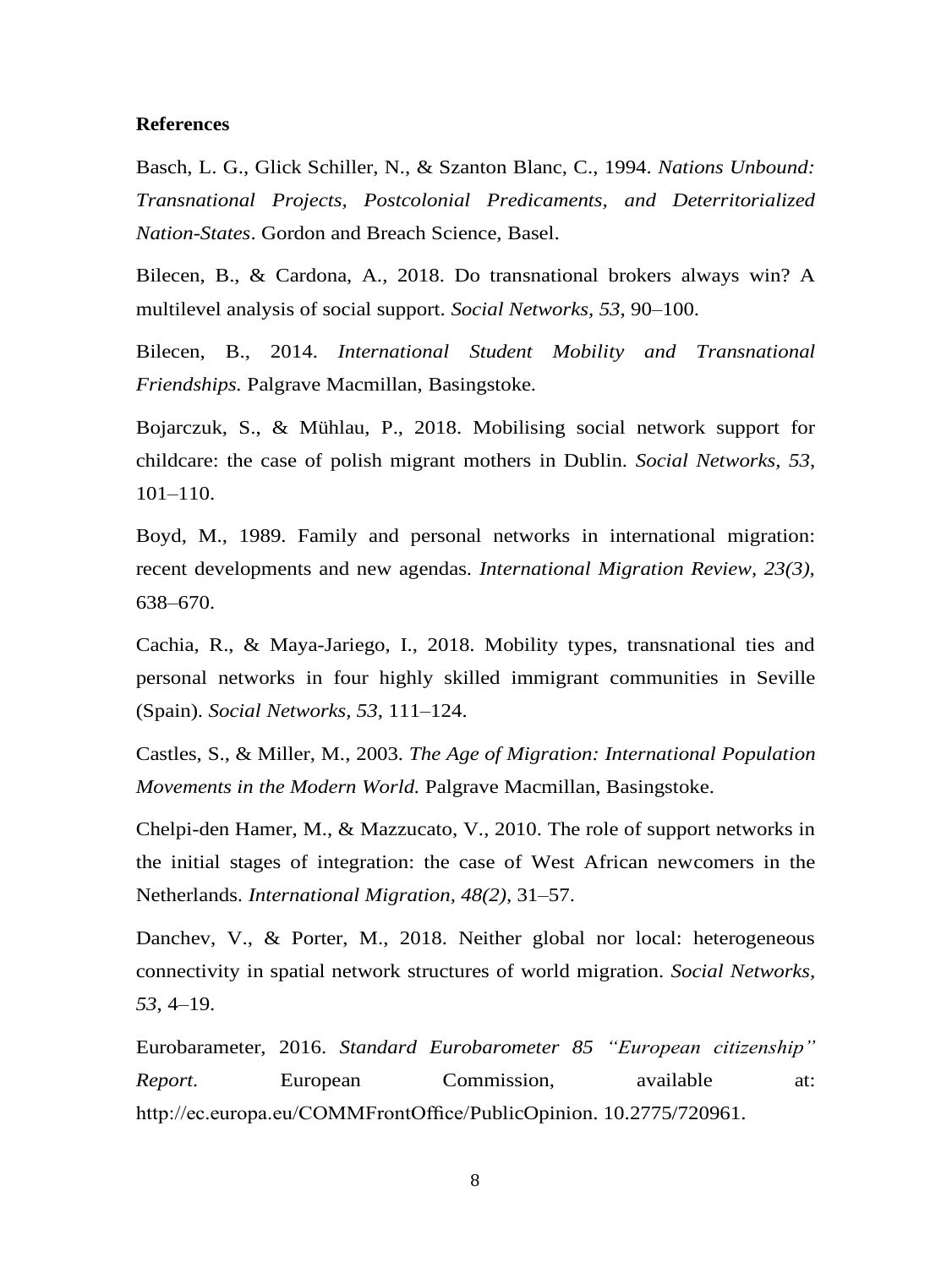Faist, T., 2000. *The Volume and Dynamics of International Migration and Transnational Social Spaces.* Oxford University Press, Oxford.

Fawcett, J. T., 1989. Networks, linkages, and migration systems. *International Migration Review, 23(3),* 671–680.

Glick Schiller, N., Basch, L., & Blanc-Szanton, C., 1992. Transnationalism. A new analytic framework for understanding migration. In: Glick Schiller, N., Basch, L., & Blanc-Szanton, C. (Eds.), *Towards a Transnational Perspective on Migration: Race, Class, Ethnicity and Nationalism Reconsidered.* New York Academy of Science, New York (pp. 1–24).

Gold, S. J., 2001. Gender, class, and network: social structure and migration patterns among transnational Israelis. *Global Networks, 1(1),* 57–78.

Jedlicka, D., 1978. Opportunities, information networks and international migration streams. *Social Networks, 1(3),* 277–284.

Kornienko, O., Agadjanian, V., Menjívar, C., & Zotova, N., 2018. Financial and emotional support in close personal ties among Central Asian migrant women in Russia. *Social Networks, 53*, 125–135.

Levitt, P., 2001. *The Transnational Villagers*. University of California Press, Berkeley.

Lubbers, M. J., Molina, J. L., Lerner, J., Brandes, U., Ávila, J., & McCarty, C. M., 2010. Longitudinal analysis of personal networks. The case of Argentinean migrants in Spain. *Social Networks*, *32(1),* 91–104.

Massey, D., Alarcón, R., Durand, J., & González, H., 1987. *Return to Aztlán: The Social Process of International Migration from Western Mexico*. University of California Press, Berkeley, CA.

Massey, D. S., Arango, J., Hugo, G., Kouaouci, A., Pellegrino, A., & Taylor, J.E., 1993. Theories of international migration: A review and appraisal. *Population and Development Review, 19(3),* 431–466.

Meyer, J. W., Boli, J., Thomas, G. M., & Ramirez, F. O., 1997. World society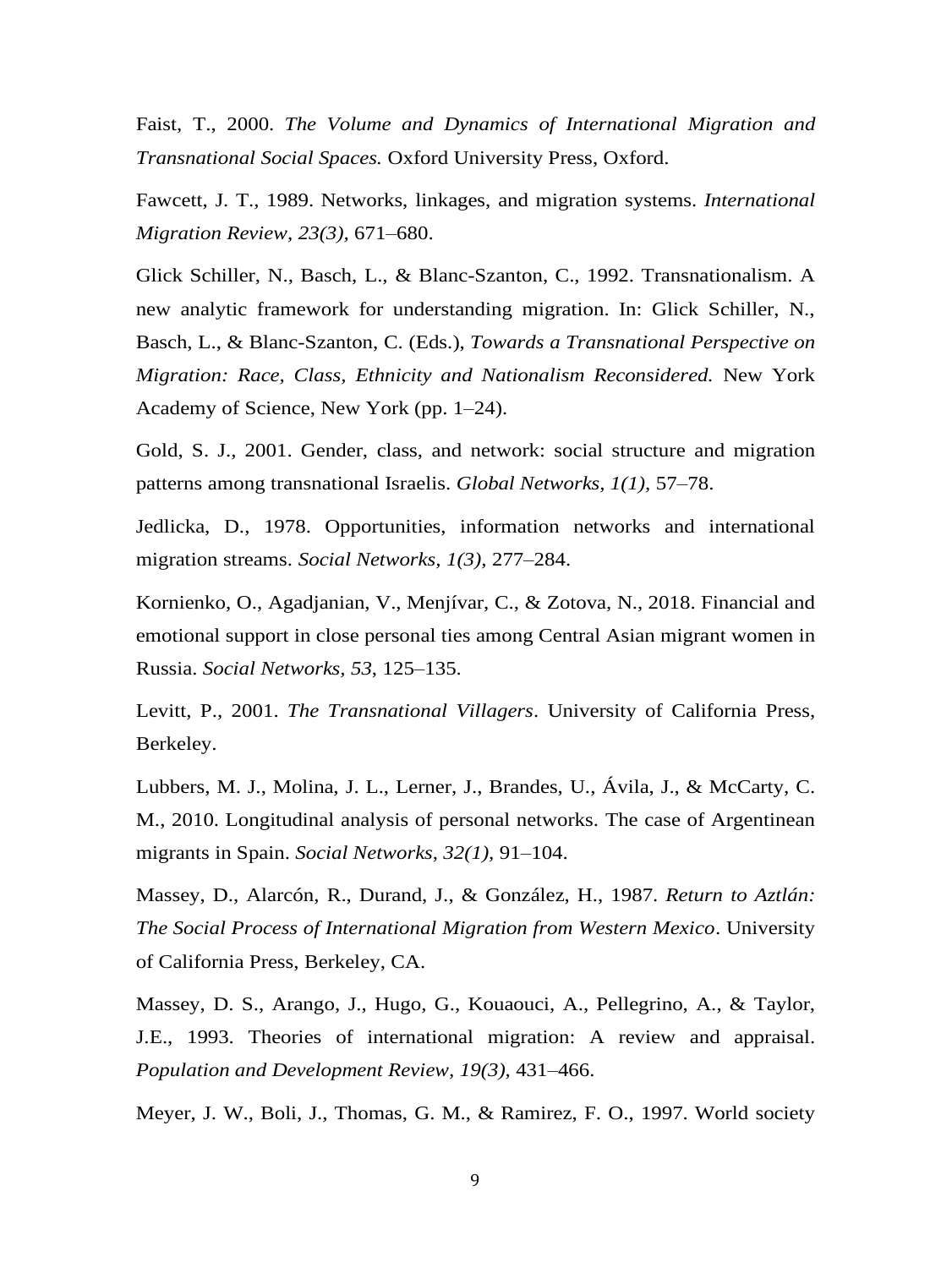and the nation-state. *American Journal of Sociology, 103(1),* 144–181.

Mitchell, C. (Ed.), 1969. *Social Networks in Urban Situations*. Manchester University Press, Manchester.

Nelson, D. R., 2015. Migration and networks. *Complexity and Geographical Economics, 19,* 141–164.

Pachucki, M. A., & Breiger, R. L., 2010. Cultural holes: Beyond relationality in social networks and culture. *Annual Review of Sociology, 36,* 205–224.

Popielarz, P. A., & Cserpes, T., 2018. Comparing the discussion networks and voluntary association memberships of immigrants and non-immigrants in U.S. suburban gateways. *Social Networks, 53*, 42–56.

Portes, A., & Rumbaut, R. G., 1996. *Immigrant America: A Portrait*, 2nd edition. University of California Press, Berkeley, CA.

Portes, A., & Rumbaut, R. G., 2001. *Legacies: The Story of the Immigrant Second Generation*. University of California Press, Berkeley, CA.

Ryan, L., & D'Angelo, A., 2018. Changing times: migrants' social network analysis and the challenges of longitudinal research. *Social Networks, 53*, 148– 158.

Sommer, E., & Gamper, M., 2018. Transnational entrepreneurial activities: A qualitative network study of self-employed migrants from the former Soviet Union in Germany. *Social Networks, 53*, 136–147.

UNHCR, 2016. *Global Trends. Forced Displacement in 2015*, Retrieved 15/03/2017 from [http://www.unhcr.org/576408cd7.](http://www.unhcr.org/576408cd7)

Vacca, R., Solano, G., Lubbers, M. J., Molina, J. L., & McCarty, C., 2018. A personal network approach to the study of immigrant structural assimilation and transnationalism. *Social Networks, 53*, 72–89.

Van Tubergen, F., Maas, I., & Flap, H., 2004. The economic incorporation of immigrants in 18 Western societies: Origin, destination, and community effects. *American Sociological Review*, 69, 704–727.